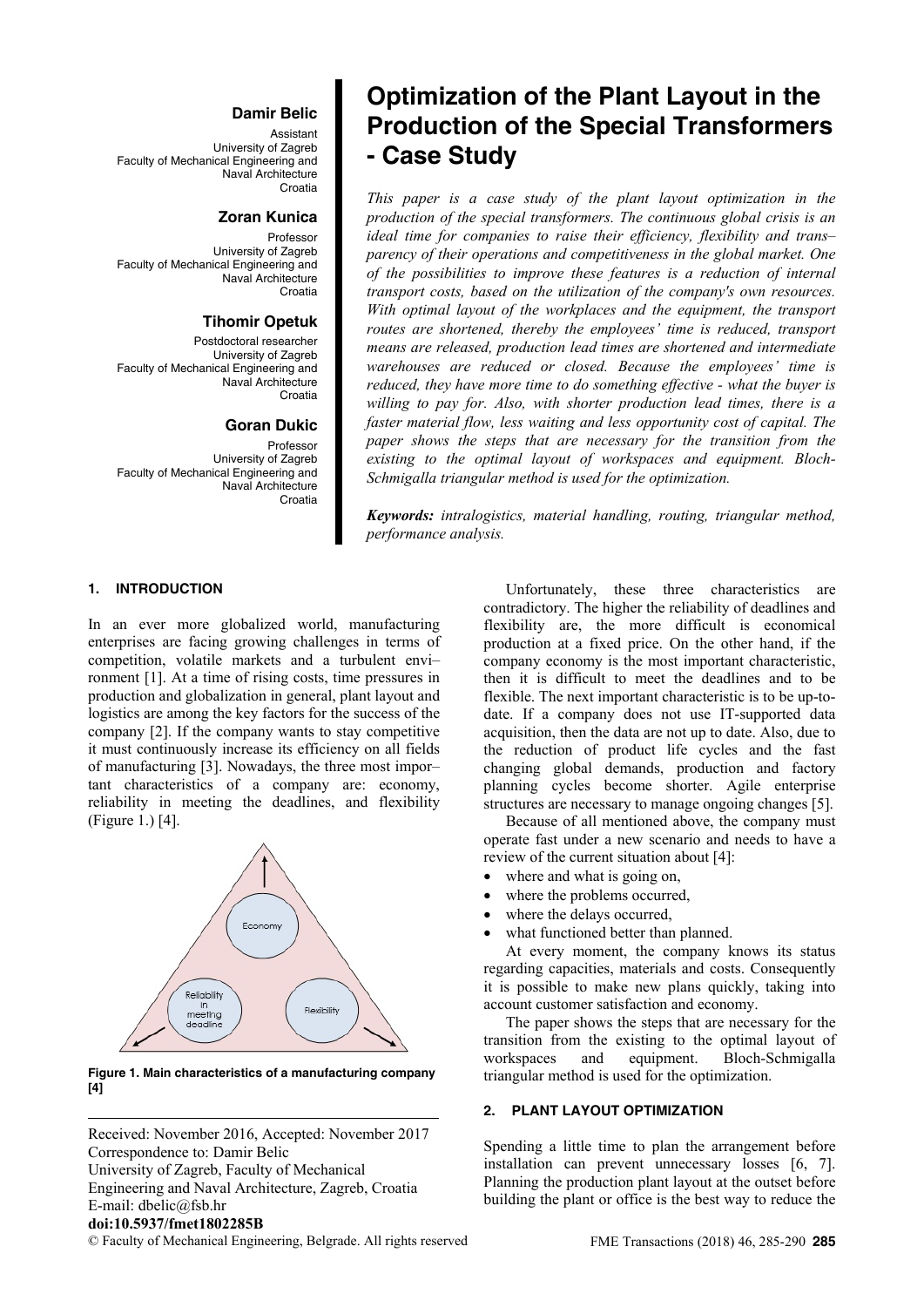costs remarkably. Manufacturing products or delivering services at high quality, with less cost and in short time using the fewest resources is the objective of properly managing a facility [6, 8]. It is important that the facilities must be managed properly in order to attain the objective. Also it is necessary to optimize a production plant layout in existing factory, if the layout isn't designed correctly.

There are many procedures and algorithms that can assist facility planners to construct the new layout or improve the current layout such as: Systematic Layout Planning (SLP), Pairwise Exchange Method (PEM), Graph Based Theory (GBT), Dimensionless Block Diagram (DBD), Total Closeness Rating (TCR), Bloch-Schmigalla triangular method, etc [9].

On the basis of research [4, 10, 11] a conclusion was done that the optimization of layout of production means can be carried out in four steps:

- Step 1: Description of the manufacturing process,
- Step 2: Creation of the material flow intensity matrix,
- Step 3: Description of the existing layout of production means in the company,
- Step 4: Proposal of the improved layout of production means in the company.

In this case study, the Bloch-Schmigalla triangular method is used for the layout optimization of the existing production plant.

## **3. DESCRIPTION OF THE EXISTING LAYOUT**

Special transformers and reactors for medium voltages produced by Končar D&ST (Distribution and Special Transformers) have a long tradition and are well known worldwide for number of years. Production program of special transformers is produced in a separate production hall, where each process is organized especially for the assembly of special transformers from separate hot air drying plants, winding machines and oil purification machines for several oil types (including mineral oil, synthetic organic ester, silicon and vegetable oil) [12].

Simplified flow chart of transformer production is shown in Figure 2.

In the current production hall there are four machines for winding different types of wires (workstations 1 to 4), two dryers (dryer of the active part and the electrical dryer), control station and a space for external oil filling and assembling of active parts and final assembling. Figure 3 shows 2D layout of the production hall. Blue circuits are representing Workstations 1 to 4, and transport routs are marked by yellow lines. Following the simplified flow chart, this production hall is suitable for making every step in this chart except cutting and stacking a core. Cores are cut and stacked in the separate production hall and they are transported to the place suitable for assembling of the active part in this production hall.



**Figure 2. Simplified flow chart of the transformer production** 



**Figure 3. Layout of the production hall**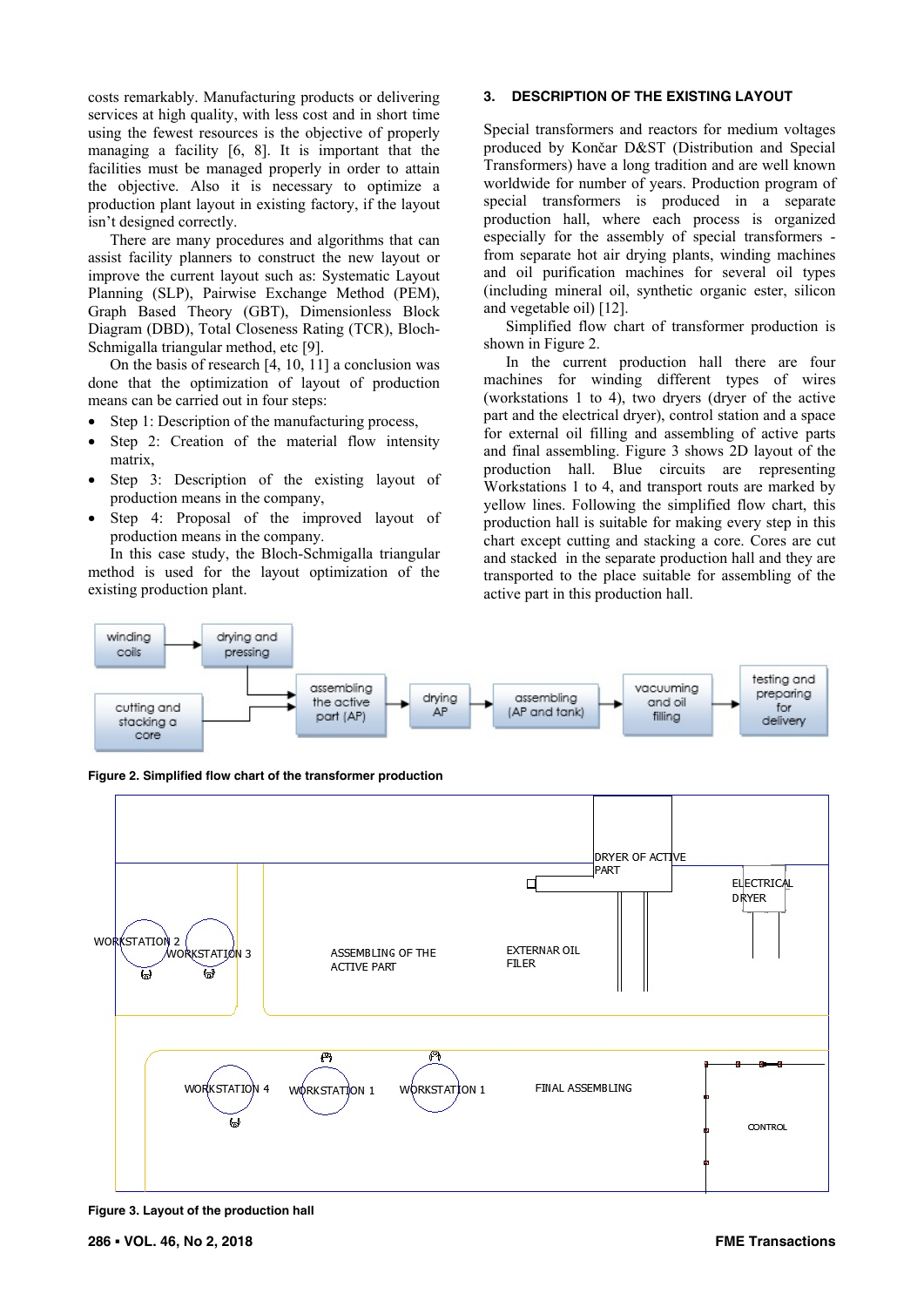#### **4. OPTIMIZATION OF THE SYSTEM LAYOUT**

The goal of the system optimization is to get the optimal layout of the elements in that system. Positioning of the elements is based on the material flow. There are two criteria for layout optimization. First criteria are based on the optimization of material flow direction (the goal is to ensure that the material flow is as linear as it can be). Second criteria are based on minimization of transport distance (total transport intensity). Total transport intensity is a product of the material flow intensity and the distance between the elements.

In this paper the Bloch-Schmigalla triangular method is used for optimization of the material flow. The triangular method was developed in 1950. by Bloch. The goal is to arrange the elements by the criteria of minimum transport distance. Bloch's method is based on these several principles:

- If the connection between two elements in the system is needed (the elements are connected by some sort of transport), the optimal way to do that is to set both elements in terminal positions of the base line.
- If the connection between three elements is needed (the elements are connected by some sort of transport), the shortest way is to put them in the vertices of equilateral triangle.
- The fourth element in the system can be put somewhere on the three possible locations of the adjacent equilateral triangles, which result the minimum transport cost, etc.

The disadvantage of Bloch's triangular method is that the method does not give the answer to which elements should be placed first in the mesh of equilateral triangles. H. Schmigalla improved Bloch's method and named that improved method the modified triangle method [13]. The method is extremely useful when designing new production systems or when analyzing the existing ones that are confronted with changes during the production process or during the process of optimisation of the current layer state. The goal and the result of the method are to get the minimum transport output:

$$
f_c = \sum_{k=1}^{m} \sum_{j=1}^{m} b_{kj} \times s_{kj} \to \min
$$
 (1)

The least possible value of  $f_c$  means that the elements in the system are placed in a way which ensures optimum flow of the material [14]. The starting hypothesis of Schmigalla method is that the minimum transport output will be achieved if the elements with the largest intensity of material flow are set next to each other in the triangular mesh. If there are more than one such pair, the one having the highest number of connections with the other object is selected. If there is still more than one such pair of objects, then a random pair is selected and placed in the neighbourhood vertices of the central equilateral triangle of the mesh. Next, the sum of the intensity of connections between dislocated and not dislocated objects is determined. Between non dislocated objects, the one having the highest intensity of connections with the dislocated object is selected and placed next to the first pair in the mesh. If it turns out there is more than one object with the same highest number of connections with the dislocated object, a random one is selected. After the selection of the subsequent object is located, its potential position in the triangular network is determined [15].

There are a few main disadvantages in the modified triangle method. Although the procedure of calculating, selecting and placing elements in equilateral triangle mesh is relatively simple for low numbers of elements, it becomes much more complex and time-consuming if there are more than ten elements in the system. The second problem is the fact that the degrees of material flow, and sums between elements which are not jet placed and the pairs of already placed elements, start to repeat themselves. When selecting a new element for placing in the triangular mesh, several possibilities can emerge. This means there are more options for building a layout. There can be more than one candidate to be selected next or/and there are several possibilities regarding already emerged pairs where new candidate can be placed. Depending on the complexity of the model and connectivity between the elements, finding the optimal solution can be extremely difficult to solve. Nowadays there are many generic algorithms for solving the facility layout problems such as one presented in [16].

In this case, a study of the analysis of the existing layout system is given to check the suitability of the current arrangement in relation to the ideal. In addition to analysing the current situation, the proposals of the new optimal layout system is given according to the results obtained by the modified triangle method.

The starting point of the analysis is the calculation of the material flow intensity matrix. The calculation of the flow is based on the data of production program, development plans and assembly plans. Also the description of manufacturing program is given by the company, so the calculation is given by analyzing the fourteen representative products (divided into three groups: dry transformers and two groups of special transformers). The calculation is made by following these steps [14]:

- The product is divided into smaller sections (assemblies and parts),
- Number of parts and assemblies are defined for planning period (eg. month, year etc.),
- Material handling equipment for each component is defined.
- For each component the necessary number of transport is calculated. Number of transports for one series of one component is calculated by this formula:

$$
n_{Oli} = \frac{Q_{si}}{Q_{Poi}} \times \frac{1}{Q_{TSi}}\tag{2}
$$

- The material flow intensity, expressed in the number of transports between k-th and j-th element of the system in the planning period is calculated (number of transports multiplicities the number of series).
- Total transport intensity in the planning period between k-th and j-th element of the system is obtained by summing the transport intensity for all the components which are transported between the elements of the system.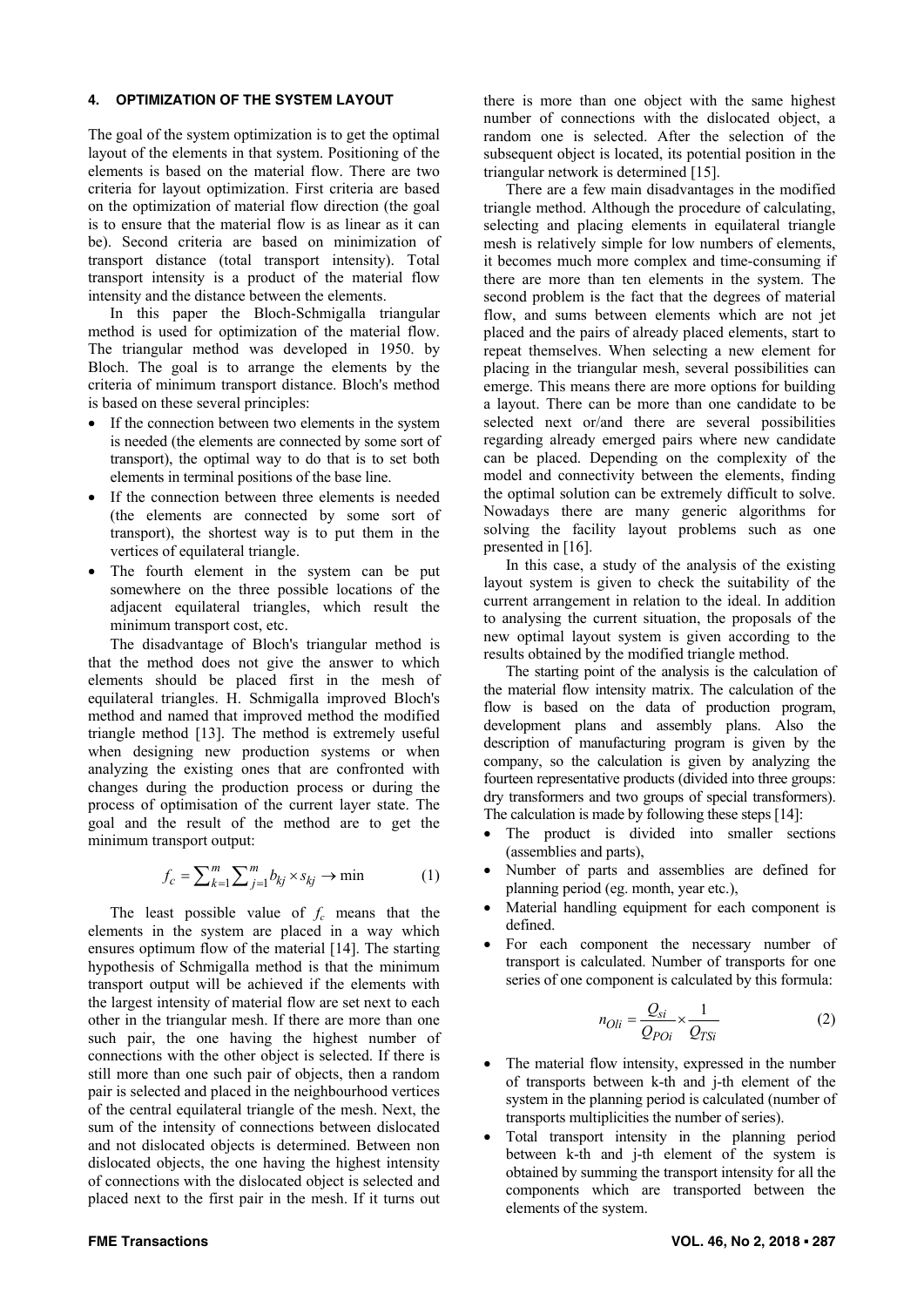| <b>TO</b><br><b>FROM</b>                       | WORKSTATION 1 | WORKSTATION 2 | <b>WORKSTATION 3</b> | WORKSTATION 4 | ă<br>ASSEMBLING<br>ACTIVE PART | 뜽<br>DRYER<br>ACTIVCE PART | ELECTICAL<br>DRYER | FINAL<br>ASSEMBLING | CONTROL | 븅<br>EXTERNAL<br>FILLER |
|------------------------------------------------|---------------|---------------|----------------------|---------------|--------------------------------|----------------------------|--------------------|---------------------|---------|-------------------------|
| WORKSTATION 1<br>ı.                            |               |               |                      |               | 16                             |                            |                    |                     |         |                         |
| 2.<br>WORKSTATION 2                            |               |               |                      |               | 14                             |                            |                    |                     |         |                         |
| 3.<br><b>WORKSTATION</b><br>3                  |               |               |                      |               |                                |                            |                    |                     |         |                         |
| WORKSTATION 4<br>4.                            |               |               |                      |               | 16                             |                            |                    |                     |         |                         |
| 5.<br>ASSEMBLING OF<br><b>ACTIVE PART</b>      |               |               |                      |               |                                |                            | 100                |                     | 160     |                         |
| 6.<br><b>DRYER</b><br>OF<br><b>ACTIVE PART</b> |               |               |                      |               |                                |                            |                    | 62                  | 62      |                         |
| 7.<br><b>ELECTRICAL</b><br><b>DRYER</b>        |               |               |                      |               |                                |                            |                    |                     | 60      |                         |
| 8.<br><b>FINAL</b><br><b>ASSEMBLING</b>        |               |               |                      |               |                                |                            |                    |                     | 103     | 15                      |
| 9.<br>CONTROL                                  |               |               |                      |               |                                |                            |                    |                     |         | 15                      |
| 10. EXTERNAL<br>OIL<br><b>FILLER</b>           |               |               |                      |               |                                |                            |                    |                     |         |                         |

**Figure 4. The material flow intensity matrix for default process [17]** 

Following the completion of the calculation, the material flow intensity matrix is made. The values inside the matrix represent the transport intensity between the *k*-th and *j*-th element of the system. As each element of the system can be a source or a target point, the matrix is square. The material flow intensity matrix for default process is shown in Figure 4.

Based on the data given from the material flow intensity matrix, the mesh of the equilateral triangles is created. First two elements which are assigned in trian– gular mesh are the ones with the highest material flow between them; in this case they are assembling of the active part and control. Next elements assigned in the triangular mesh are defined by following the rules men– tioned before in the text. Elements within the triangular mesh are labeled by numbers shown in the Figure 3. (e.g. Workstation 1 is 1, Control is 9 etc.). The trian– gular mesh of the default system is shown in Figure 5.



**Figure 5. Mesh of equilateral triangles [17]** 

Based on the layout of the elements given in the triangular mesh, the minimum transport output for optimal layout is calculated:

$$
f_c = \sum_{k=1}^{m} \sum_{j=1}^{m} b_{kj} \times s_{kj} = 638
$$
 (3)

Transport output based on the current layout is also calculated and that value is 897 distance units/planning period, so it is evident that the current layout can be optimised. Based on the amount of the manufactured products, the planning period used in this case study is one year. In this case study only the optimization of location was used based on existing limitations. Taking into account some management limitations that some elements of the system must remain in the current positions (in this case those elements are the control station and both dryers) the new layout is proposed and shown in Figure 6. Also work– station 2 and workstation 3 are similar by their charac– teristics, so workstation 3 can be excluded from the system because considering the current amount of the products, it is not necessary to use both workstations. Eliminating workstations 3 from the system and the redistribution of the elements would enable extra space for storage of semifinished and finished products (the area with hatch in Figure 6). Therefore, taking into account the listed limi– tations, the new minimum transport output is calculated and that value is 787 distance units/planning period.

The actual value of transport output is calculated by entering the actual distance between the elements (instead of a unit distance in the triangular method). The value of the transport output for the current state is 12554 m/planning period and the value of the transport output for the optimal layout (taking into account given limitations) is 9787 m/planning period. The results are shown in Table 1.

By redistributing of elements, the obtained savings would be 2767 m/planning period for the current amount of products. If the assumption is that the average transport speed is 5 m/min, it is calculated that saving time for transport is 9,2 hours/planning period, and also by eliminating the Workstation 2 and redistribution of the elements, a certain space is given (in this case  $42 \text{ m}^2$ ) which can be used for storage or something else.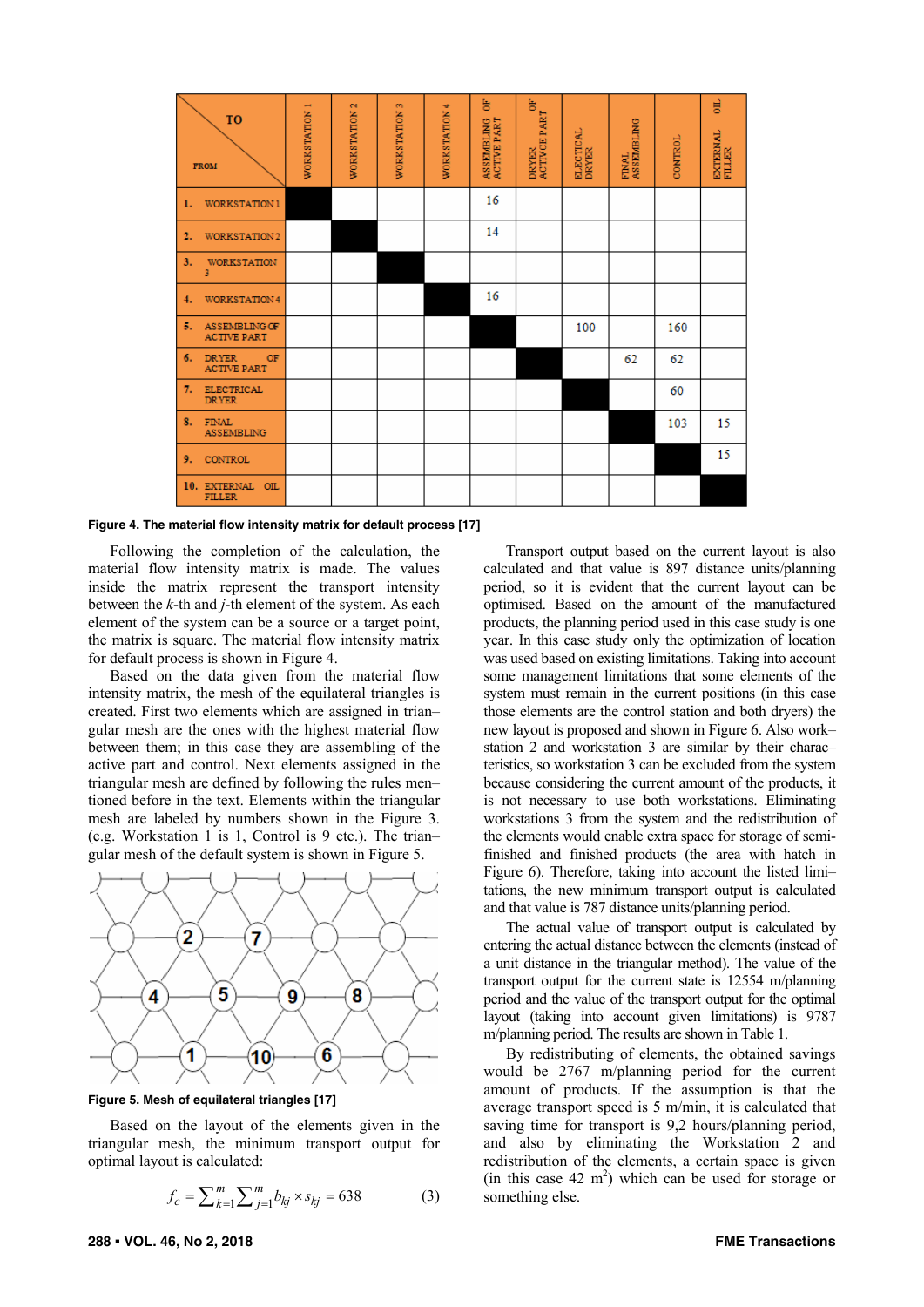

**Figure 6. Proposed layout for the production hall** 

| Table 1. Comparison between the current layout and the |  |  |
|--------------------------------------------------------|--|--|
| proposed one                                           |  |  |

|                                                      | Distance<br>units/planning<br>period | m/planning<br>period |
|------------------------------------------------------|--------------------------------------|----------------------|
| Current layout                                       | 897                                  | 12554                |
| Layout with<br>implemented<br>managament limitations | 787                                  | 9787                 |
| Savings                                              | 12,26 %                              | $22\%$               |

## **5. CONCLUSION**

This paper is a case study of the plant optimization in the production of special transformers. The goal of the optimization is to make cheaper and faster delivered products. Investing in new equipment is not always the best solution because it is costly and most companies buy new equipment and machines and install them where they have free space, not taking into account the material flow optimization. This can result in unnecessary transport cost rise. In many cases companies have reserves that can be exploited. One way to find these reserves is by using the material flow optimization with adequate dislocation of the working stands participating in the internal transport by Bloch-Schmigalla method. The analysis of the internal transport of the company has shown the potential of the optimization in respect of the material flow and the minimization of the cost involved in it. Although the analysis by Bloch-Schmigalla method has shown there could be improvements, they are minor considering the current amount of products assembled in the default production hall. But on the other side, it is important for the company to check the difference between the current layout and the optimal one because if the lead times are shortened and employees spent less time for transport they can do something else during that time. It is management decision if it is profitable to make some changes in the system, taking into account calculated savings and possible costs. But if there will be a significant increase in the quantity of the product redistribution of the system elements into the optimal layout, it should be considered.

By redistributing elements of the system using Bloch-Schmigalla method, taking into account some management limitations that some elements of the system must remain in the current positions, the obtained savings would be 2767 m/planning period which is a reduction of 22 % compared with the current layout. Also, the utilization of the elements in the current layout is approximately 30 %, so there is a space for a significant increase in the quantity of the products. The optimization of the material flow must be followed by a standardization of the transport routes, manufac– turing process, etc., in order to achieve further optimi– zation of the production and shorter lead times.

With the obtained savings in transport times, the energy consumption of the material handling equipment is reduced, which leads to increased sustainability within the transport system.

As part of the future work it will be beneficial to use methods (e.g. Value Stream Mapping) to identify wastes in the whole production program. Also usage of simulation programs connected with Industry 4.0 would help to quickly (in real time) define wastes and other problems in the production and also in the warehouses, such as presented in papers [18, 19].

## **REFERENCES**

- [1] Westkämper, E.: Strategic Development of Factories under the Influence of Emergent Technologies, CIRP Annals - Manufacturing Technology, Vol. 56, No. 1, pp. 419-422, 2007.
- [2] AUTOMATICA: *Accompanying Program: Smart factory*, 6th international Trade Fair for Automation and Mechatronics, Munich, 3-6. June 2014.